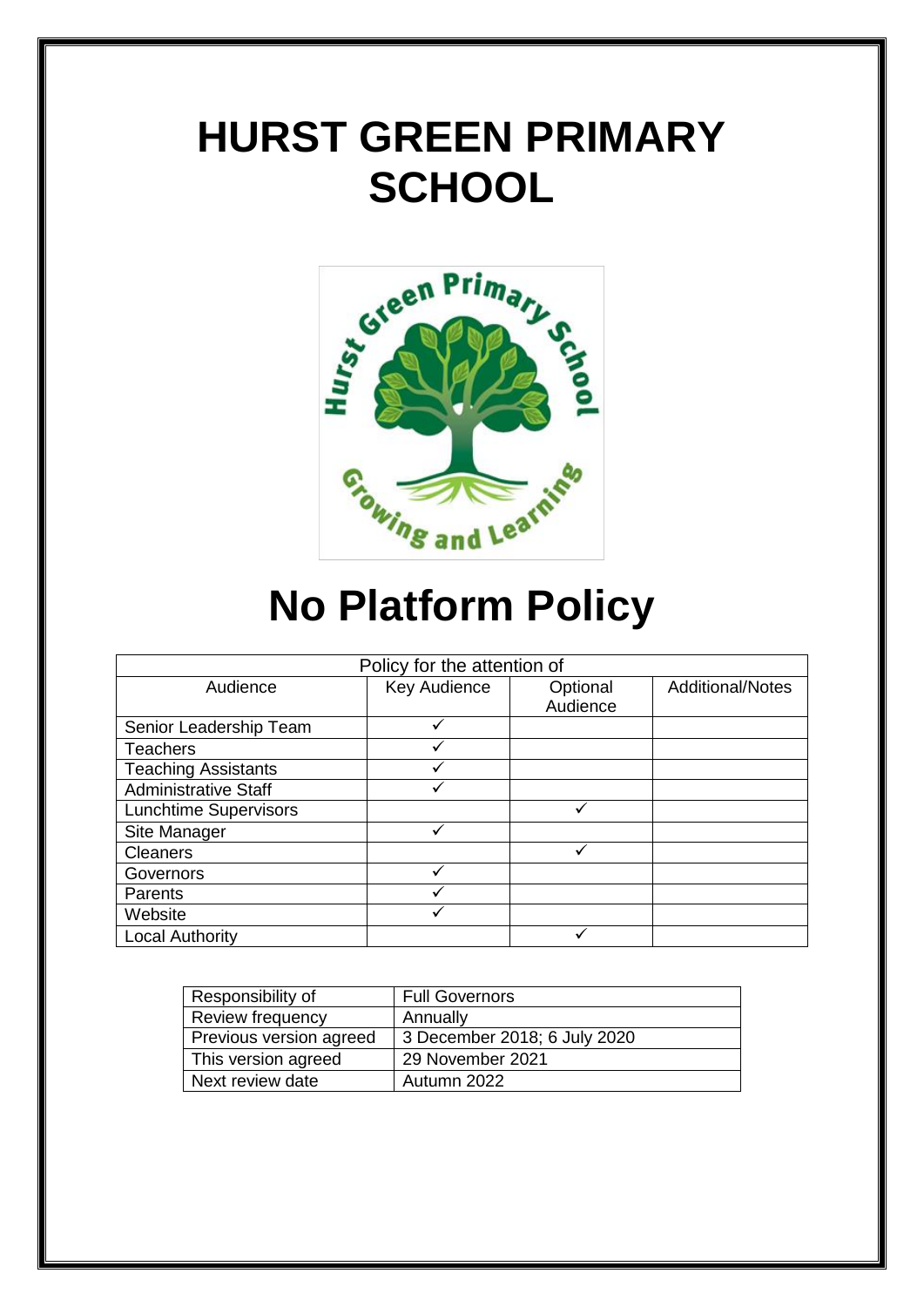# **HURST GREEN PRIMARY SCHOOL NO PLATFORM FOR EXTREMISM**

## **Responding to speakers promoting messages of hatred and intolerance**

### **1. Introduction**

This "No Platform Policy" aims to ensure that Hurst Green Primary School balances the right of freedom of speech against the potential use of its facilities for the promotion of extremist ideological, religious or political beliefs. In this context beliefs are considered to be extremist if they include the expression of racist or fascist views; if they incite hatred based on religious interpretation, ideology or belief; or if they promote discrimination on the grounds of political opinion, age, colour, disability, ethnic or national origin, gender, marital status, race, religion or sexual orientation.

### **2. Definitions**

"Extremism" is defined by the Government in the Prevent Strategy as:

"Vocal or active opposition to fundamental British values, including democracy, the rule of law, individual liberty and mutual respect and tolerance of different faiths and beliefs. We also include in our definition of extremism calls for the death of members of our armed forces, whether in this country or overseas."

Not every part of this definition has to be satisfied for a particular individual or organisation to be regarded as extremist."

The Equality Act 2010 prohibits discrimination, harassment or victimisation on the basis of the "protected characteristics". These are:

- Age:
- Disability;
- Gender reassignment;
- Marriage and civil partnership;
- Pregnancy and maternity;
- Race:
- Religion or belief;
- Sex: and
- Sexual orientation.

The Terrorism Act 2000 establishes a list of "proscribed organisations". These are organisations that the Home Secretary believes are concerned in terrorism. It is an offence to belong to a proscribed organisation or to invite support for a proscribed organisation. This includes arranging, managing or addressing a meeting that is intended to support the activities of a proscribed organisation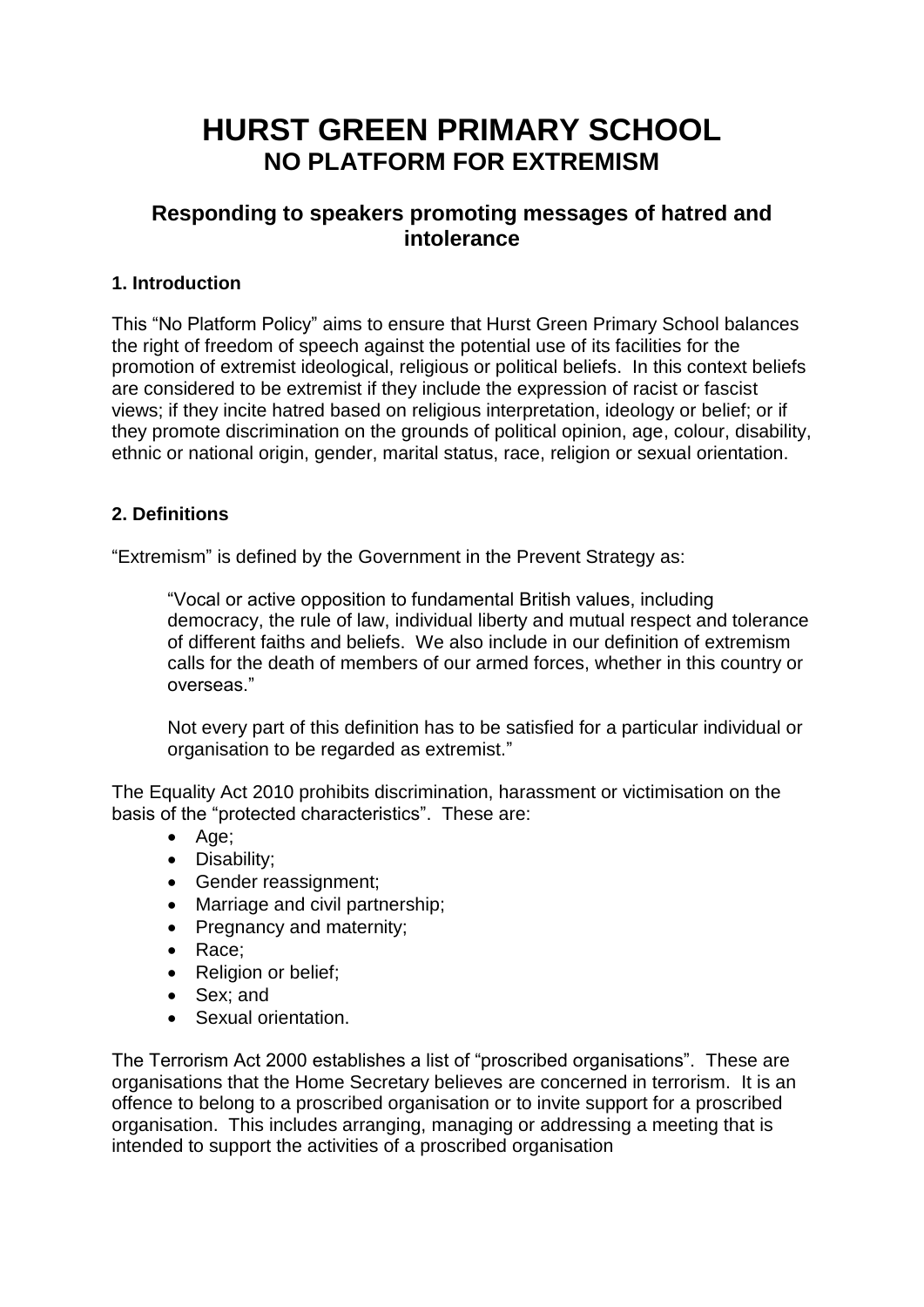A list of proscribed organisations and full details of the proscription offences can be found at -

[https://www.gov.uk/government/uploads/system/uploads/attachment\\_data/file/322142/20140620-](https://www.gov.uk/government/uploads/system/uploads/attachment_data/file/322142/20140620-List_of_Proscribed_organisations_WEBSITE.pdf) [List\\_of\\_Proscribed\\_organisations\\_WEBSITE.pdf](https://www.gov.uk/government/uploads/system/uploads/attachment_data/file/322142/20140620-List_of_Proscribed_organisations_WEBSITE.pdf)

#### **3. Principles**

The Principles on which this policy is based are -

- No person may use the facilities of Hurst Green Primary School to express or promote extremist ideological, religious or political views.
- No person may use the facilities of Hurst Green Primary School to express or promote discriminatory views in relation to the protected characteristics listed in the Equality Act 2010.
- Hurst Green Primary School will not allow the use of its facilities by any group or organisation that is proscribed by HM Government.

#### **4. Electronic Communication**

Hurst Green Primary School will not allow the use of the school website, IT facilities or information management processes to:

- Promote discriminatory views in relation to the protected characteristics listed in the Equality Act 2010;
- Promote or glorify terrorism; or
- Promote extreme ideological, religious or political beliefs.

The school has a right to exercise control over all activities on its IT facilities, including electronic communications associated with the name of the school and use of school equipment to access external resources. This includes the right to monitor the use of school resources.

#### **5. Written and Printed Communication**

Hurst Green Primary School has the right to exercise control over the content of any written or printed material that identifies itself as associated with the school. It will not allow the use of its facilities in the production of such material, or permit the use of its name, or of any identifying marks relating to the school, in such material, if that material appears to

- Promote discriminatory views in relation to the protected characteristics listed in the Equality Act 2010;
- Promote or glorify terrorism; or
- Promote extreme ideological, religious or political beliefs.

#### **6. Use of Buildings, Facilities and Property**

In deciding whether to allow any group or organisation to make use of its buildings, facilities and property Hurst Green Primary School will take into account the views,